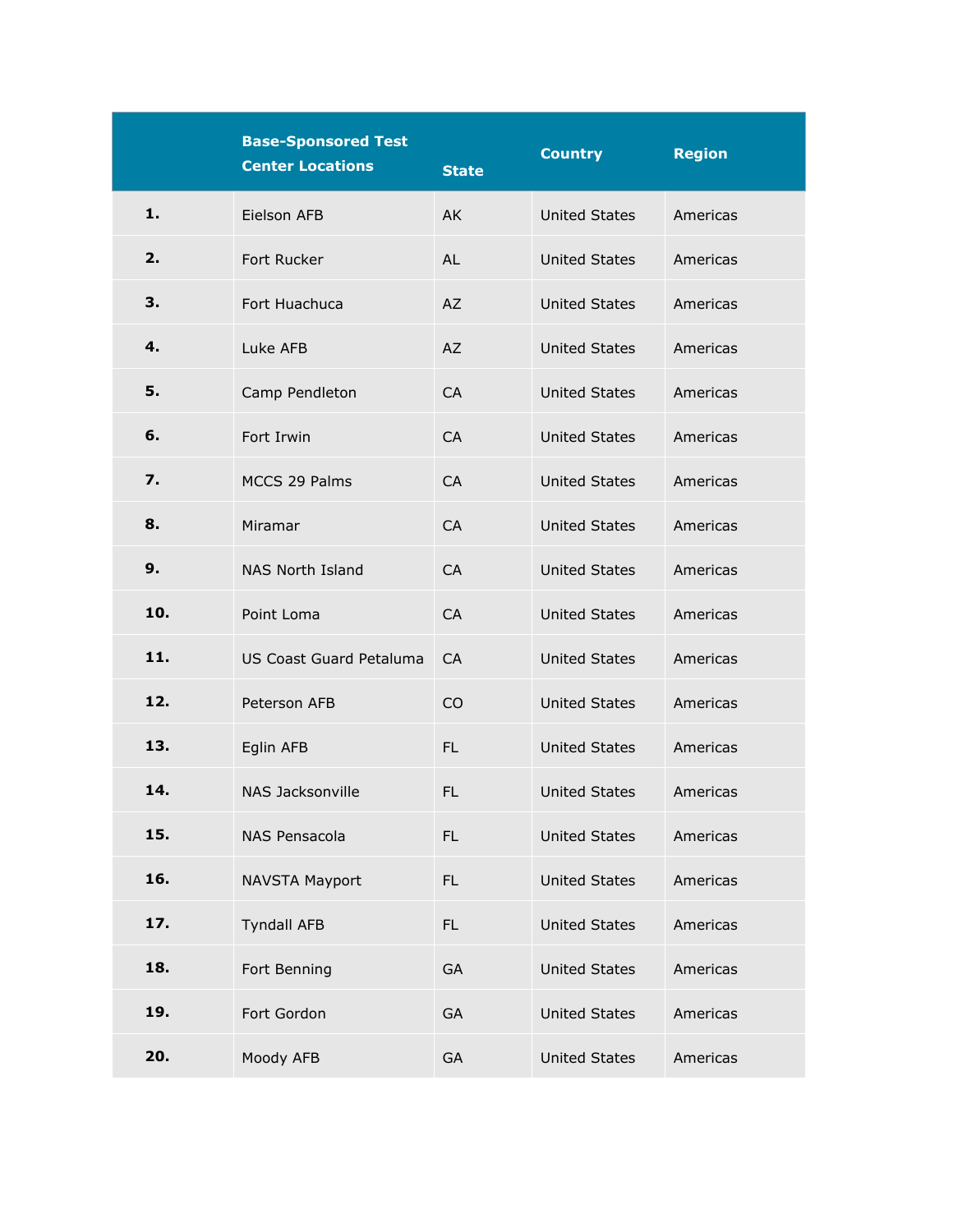|     | <b>Base-Sponsored Test</b><br><b>Center Locations</b> |              | <b>Country</b>       | <b>Region</b> |
|-----|-------------------------------------------------------|--------------|----------------------|---------------|
|     |                                                       | <b>State</b> |                      |               |
| 21. | Andersen AFB                                          | GU           | <b>United States</b> | Americas      |
| 22. | Naval Base Guam                                       | GU           | <b>United States</b> | Americas      |
| 23. | <b>Hickam AFB</b>                                     | ΗI           | <b>United States</b> | Americas      |
| 24. | <b>MCAS Kaneohe</b>                                   | HI           | <b>United States</b> | Americas      |
| 25. | Pearl Harbor                                          | ΗI           | <b>United States</b> | Americas      |
| 26. | Schofield Barracks                                    | ΗI           | <b>United States</b> | Americas      |
| 27. | Tripler                                               | HI           | <b>United States</b> | Americas      |
| 28. | Camp Dodge Johnston                                   | ΙA           | <b>United States</b> | Americas      |
| 29. | Fort Campbell                                         | KY           | <b>United States</b> | Americas      |
| 30. | Fort Knox                                             | KY           | <b>United States</b> | Americas      |
| 31. | Barksdale AFB                                         | LA           | <b>United States</b> | Americas      |
| 32. | Fort Polk                                             | LA           | <b>United States</b> | Americas      |
| 33. | Andrews AFB                                           | <b>MD</b>    | <b>United States</b> | Americas      |
| 34. | <b>NSA Fort Meade</b>                                 | <b>MD</b>    | <b>United States</b> | Americas      |
| 35. | US Army Kwajalein                                     | MH           | <b>United States</b> | Americas      |
| 36. | Whiteman AFB                                          | <b>MO</b>    | <b>United States</b> | Americas      |
| 37. | Keelser AFB                                           | <b>MS</b>    | <b>United States</b> | Americas      |
| 38. | Helena, MT ARNG                                       | MT           | <b>United States</b> | Americas      |
| 39. | Fort Bragg                                            | <b>NC</b>    | <b>United States</b> | Americas      |
| 40. | Pope AFB                                              | <b>NC</b>    | <b>United States</b> | Americas      |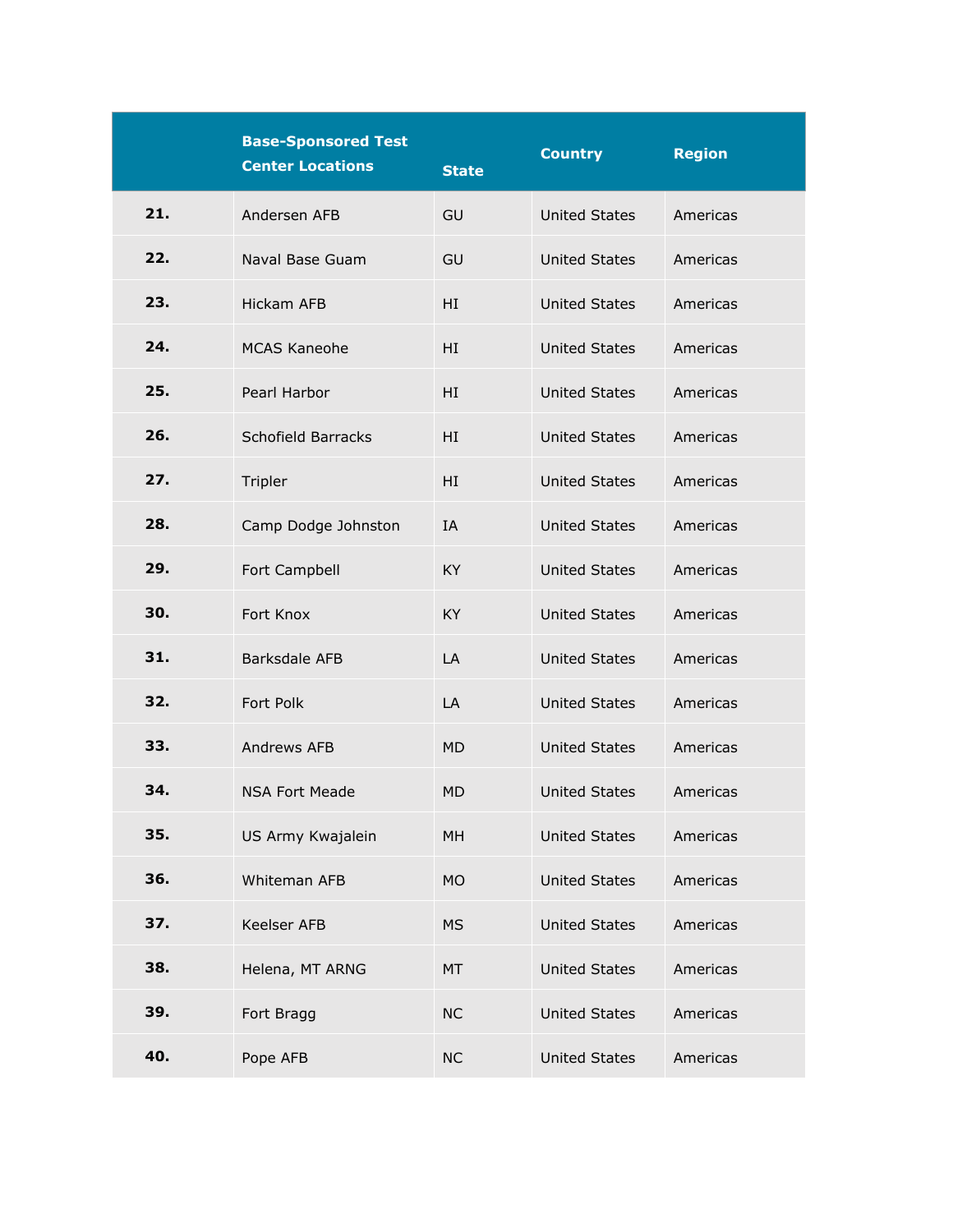|     | <b>Base-Sponsored Test</b><br><b>Center Locations</b> | <b>State</b> | <b>Country</b>       | <b>Region</b> |
|-----|-------------------------------------------------------|--------------|----------------------|---------------|
| 41. | <b>USMC Cherry Point</b>                              | <b>NC</b>    | <b>United States</b> | Americas      |
| 42. | McGuire AFB                                           | NJ           | <b>United States</b> | Americas      |
| 43. | <b>Kirkland AFB</b>                                   | <b>NM</b>    | <b>United States</b> | Americas      |
| 44. | <b>Nellis AFB</b>                                     | <b>NV</b>    | <b>United States</b> | Americas      |
| 45. | Fort Drum                                             | <b>NY</b>    | <b>United States</b> | Americas      |
| 46. | <b>West Point Military</b><br>Academy                 | <b>NY</b>    | <b>United States</b> | Americas      |
| 47. | Wright-Patterson AFB                                  | OH           | <b>United States</b> | Americas      |
| 48. | Fort Indiantown ANG                                   | PA           | <b>United States</b> | Americas      |
| 49. | Fort Jackson                                          | <b>SC</b>    | <b>United States</b> | Americas      |
| 50. | <b>NWS Goose Creek</b>                                | <b>SC</b>    | <b>United States</b> | Americas      |
| 51. | <b>Fort Bliss</b>                                     | <b>TX</b>    | <b>United States</b> | Americas      |
| 52. | Fort Hood                                             | <b>TX</b>    | <b>United States</b> | Americas      |
| 53. | Sheppard AFB                                          | <b>TX</b>    | <b>United States</b> | Americas      |
| 54. | Camp Johnson, VT ANG                                  | VT           | <b>United States</b> | Americas      |
| 55. | Fort Lewis                                            | <b>WA</b>    | <b>United States</b> | Americas      |
| 56. | McChord AFB                                           | <b>WA</b>    | <b>United States</b> | Americas      |
| 57. | Naval Base Kitsap                                     | <b>WA</b>    | <b>United States</b> | Americas      |
| 58. | <b>USN Bangor</b>                                     | <b>WA</b>    | <b>United States</b> | Americas      |
| 59. | Guantanamo Bay Naval<br><b>Base</b>                   |              | Cuba                 | Americas      |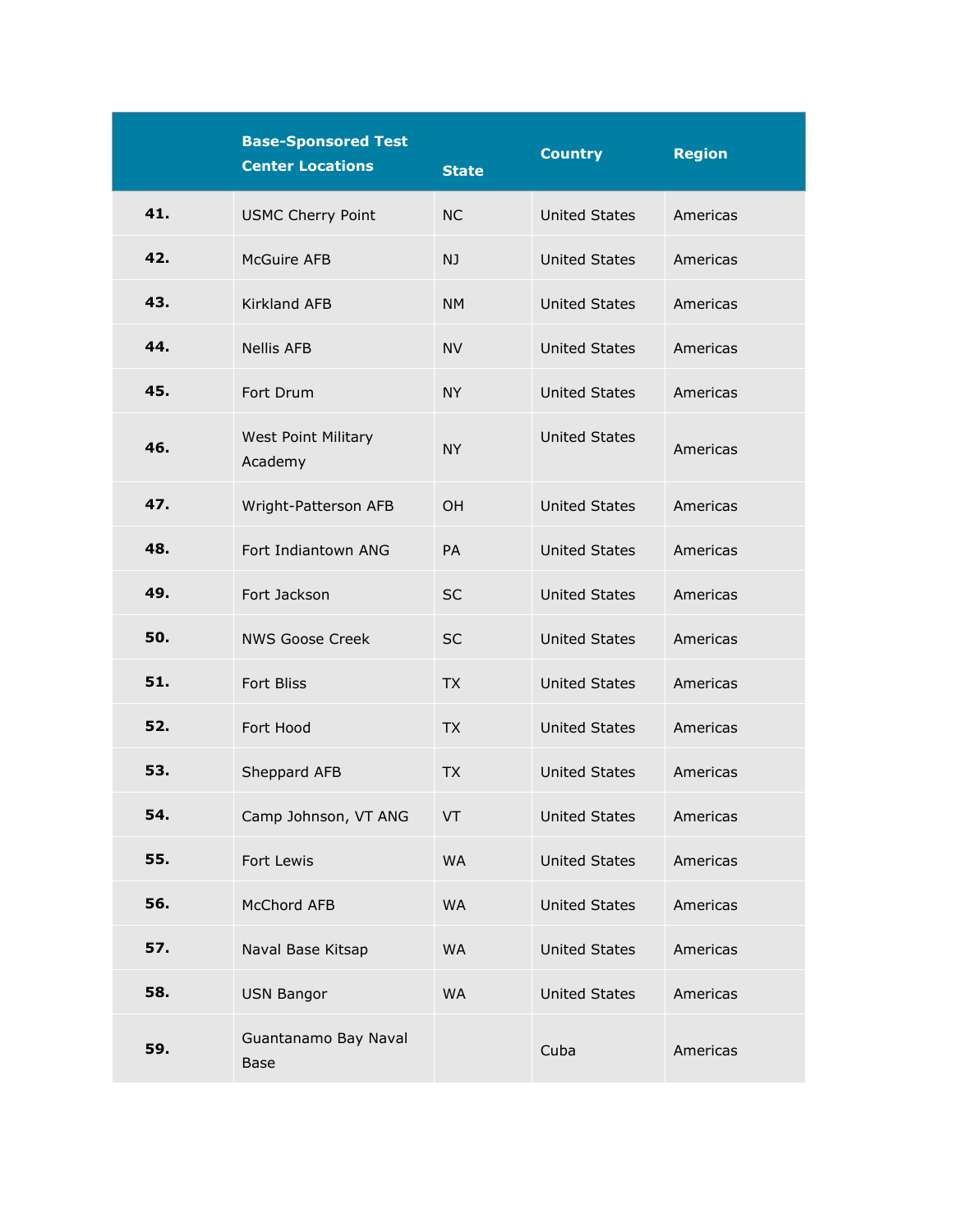|     | <b>Base-Sponsored Test</b><br><b>Center Locations</b> | <b>State</b> | <b>Country</b>  | <b>Region</b> |
|-----|-------------------------------------------------------|--------------|-----------------|---------------|
| 60. | Honduras Soto Cano AB                                 |              | <b>Honduras</b> | Americas      |
| 61. | Camp Zama                                             |              | Japan           | <b>APAC</b>   |
| 62. | Misawa AB                                             |              | Japan           | <b>APAC</b>   |
| 63. | <b>USMC Iwakuni</b>                                   |              | Japan           | <b>APAC</b>   |
| 64. | <b>USN Sasebo</b>                                     |              | Japan           | <b>APAC</b>   |
| 65. | <b>USN Yokosuka</b>                                   |              | Japan           | <b>APAC</b>   |
| 66. | <b>USNAF Atsugi</b>                                   |              | Japan           | <b>APAC</b>   |
| 67. | Yokota AB                                             |              | Japan           | <b>APAC</b>   |
| 68. | Camp Foster                                           |              | Okinawa         | <b>APAC</b>   |
| 69. | Kadena AB                                             |              | Okinawa         | <b>APAC</b>   |
| 70. | Camp Casey                                            |              | South Korea     | <b>APAC</b>   |
| 71. | Camp Henry                                            |              | South Korea     | <b>APAC</b>   |
| 72. | Camp Humphreys                                        |              | South Korea     | <b>APAC</b>   |
| 73. | Kunsan AB                                             |              | South Korea     | <b>APAC</b>   |
| 74. | Osan AB                                               |              | South Korea     | <b>APAC</b>   |
| 75. | Bagram Airfield                                       |              | Afghanistan     | <b>EMEA</b>   |
| 76. | <b>USN Bahrain</b>                                    |              | <b>Bahrain</b>  | <b>EMEA</b>   |
| 77. | <b>USAG SHAPE</b>                                     |              | Belgium         | <b>EMEA</b>   |
| 78. | Camp Lemonnier                                        |              | Djibouti        | <b>EMEA</b>   |
| 79. | MFO South Camp Sinai<br>Egypt                         |              | Egypt           | <b>EMEA</b>   |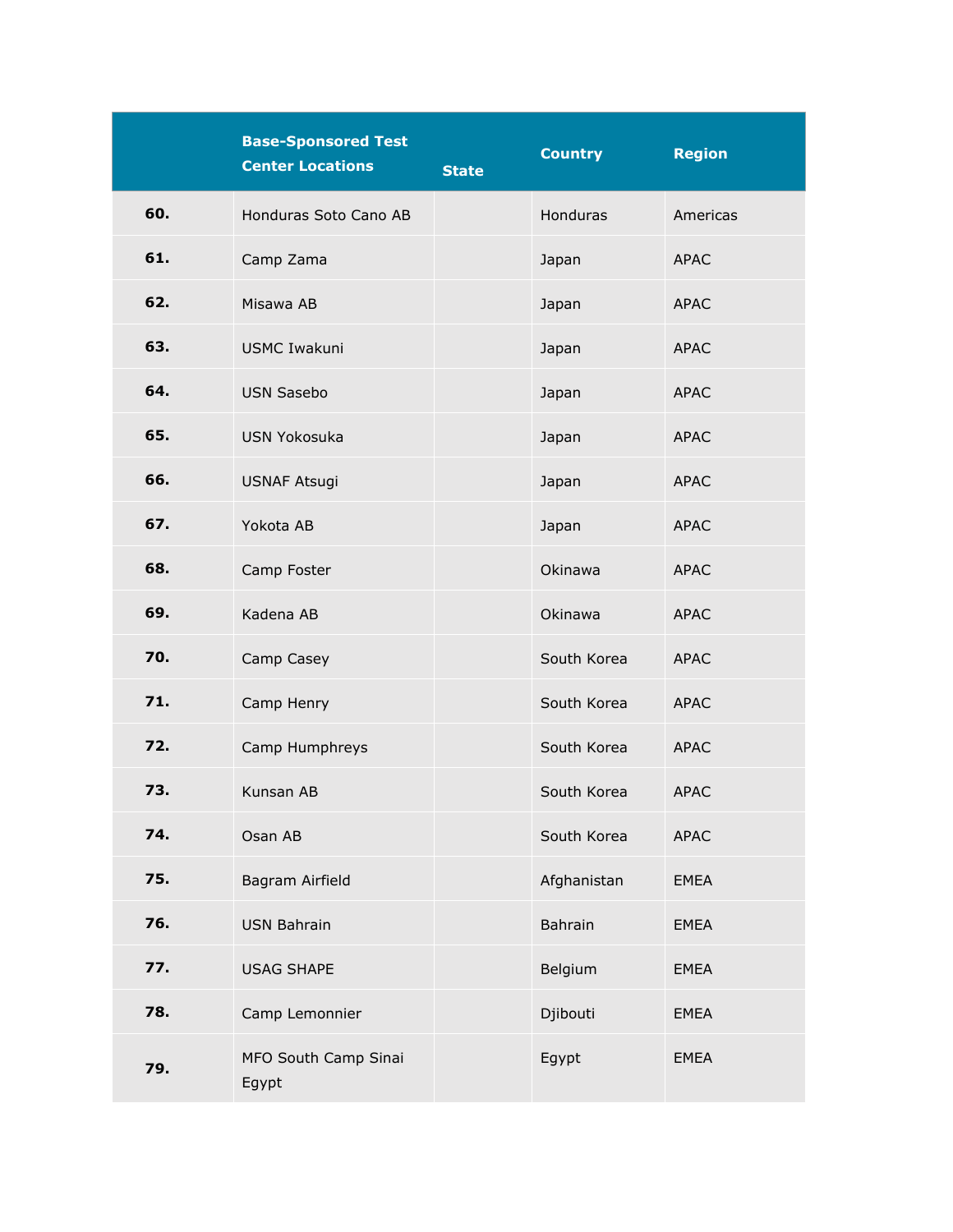|     | <b>Base-Sponsored Test</b><br><b>Center Locations</b> | <b>State</b> | <b>Country</b> | <b>Region</b> |
|-----|-------------------------------------------------------|--------------|----------------|---------------|
| 80. | Mildenhall AFB                                        |              | England        | <b>EMEA</b>   |
| 81. | US Embassy Addis Ababa                                |              | Ethiopia       | <b>EMEA</b>   |
| 82. | Geilenkirchen AFB                                     |              | Germany        | <b>EMEA</b>   |
| 83. | Kaiseralutern                                         |              | Germany        | <b>EMEA</b>   |
| 84. | Landstuhl AB                                          |              | Germany        | <b>EMEA</b>   |
| 85. | Ramstein AFB                                          |              | Germany        | <b>EMEA</b>   |
| 86. | Spangdahlem AB                                        |              | Germany        | <b>EMEA</b>   |
| 87. | <b>USAG Ansbach</b>                                   |              | Germany        | <b>EMEA</b>   |
| 88. | <b>USAG Stuttgart</b>                                 |              | Germany        | <b>EMEA</b>   |
| 89. | <b>USAG Vilseck</b>                                   |              | Germany        | <b>EMEA</b>   |
| 90. | <b>USAG Wiesbaden</b>                                 |              | Germany        | <b>EMEA</b>   |
| 91. | Aviano AFB                                            |              | Italy          | <b>EMEA</b>   |
| 92. | Livorno (Camp Darby)                                  |              | Italy          | <b>EMEA</b>   |
| 93. | NASSIG N6 ITD Sicily                                  |              | Italy          | <b>EMEA</b>   |
| 94. | <b>USAG Vicenza</b>                                   |              | Italy          | <b>EMEA</b>   |
| 95. | <b>USN Naples</b>                                     |              | Italy          | <b>EMEA</b>   |
| 96. | USN Sigonella                                         |              | Italy          | <b>EMEA</b>   |
| 97. | Muwaffaq Salti Air Base                               |              | Jordon         | <b>EMEA</b>   |
| 98. | Ali Al Salem AFB                                      |              | Kuwait         | <b>EMEA</b>   |
| 99. | Camp Arifjan                                          |              | Kuwait         | <b>EMEA</b>   |